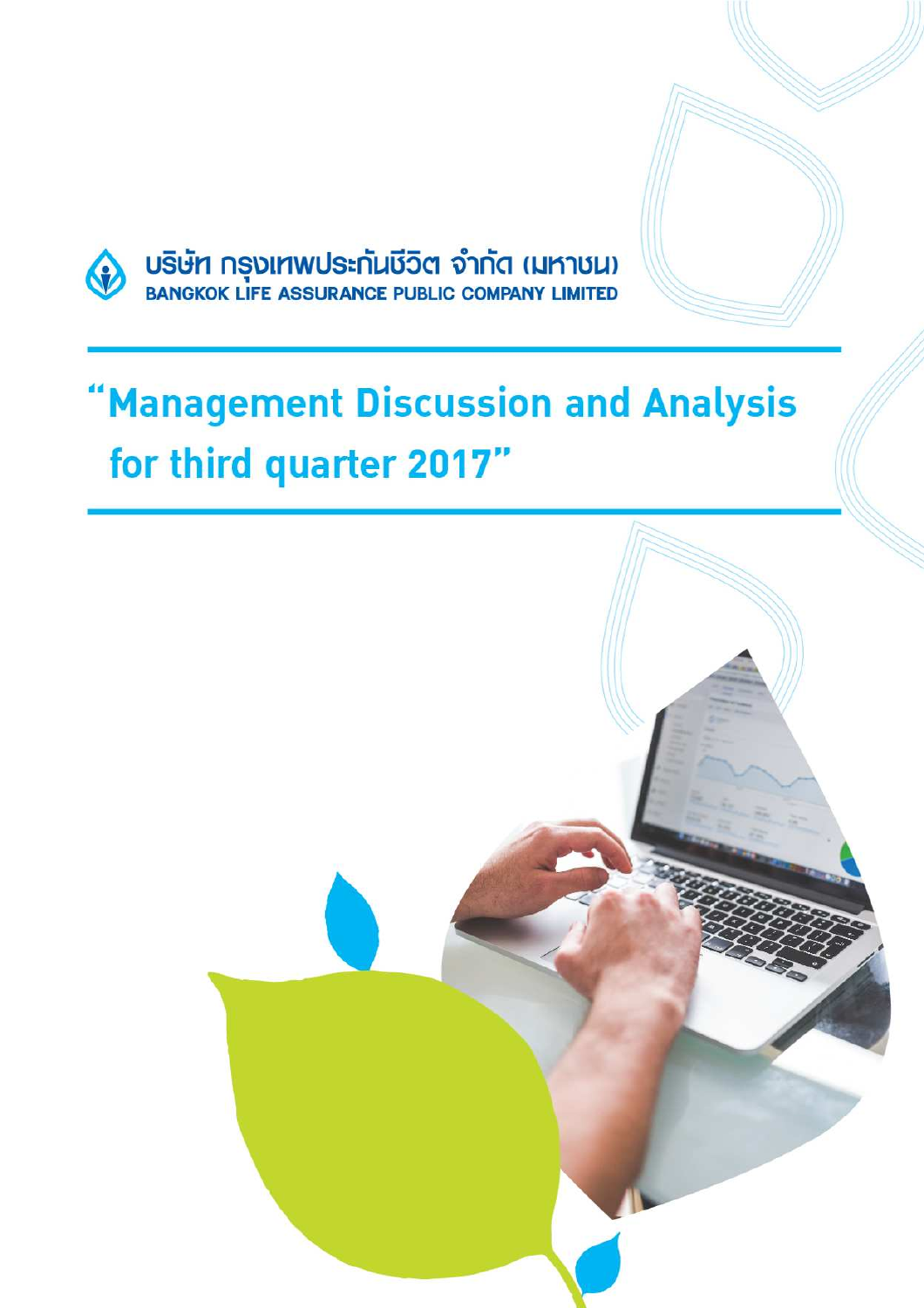### **Summary**

In the third quarter of 2017, the Company had a loss of 261 million baht, while in compared to a profit of 615 million baht posted in the third quarter of 2016. Key factor is discount rate decrease so that the Company had to set aside an additional LAT reserve in the third quarter of 2017 in a sum of 1.69 billion baht while in the third quarter of 2016, the Company set aside an additional LAT reserve in a sum of 824 million baht. Additional reserve is reflected in expenses in the statement of income of the Company.

In the 9 month-period of 2017, the Company posted a profit in a sum of 1.90 billion baht, while in compared to a profit of 3.13 billion baht in the 9-month period of 2016. LAT reserve was 1.69 billion baht and 1.68 billion baht in 2017 and 2016 respectively. Although the number of LAT reserves is not very different. However, the Company obtained a more profit from selling its securities in 2016. As a result, the net profit of 2016 is higher than 2017.

Regarding the Company's solvency, the Company's capital adequacy ratio (CAR) as of the third quarter of 2017 was 244%. This ratio is two times greater than 140% which is the minimum level required by the Office of Insurance Commission (OIC).

## **Operating Performance**

| <b>Statement of income</b>             |           | <b>Ouarter</b> |         | <b>For 9 months</b> |         |           |            |        |
|----------------------------------------|-----------|----------------|---------|---------------------|---------|-----------|------------|--------|
| <b>Unit: Million</b>                   | 3/2017    | 3/2016         | %YoY    | 2017                |         | 2016      |            | %YoY   |
| Revenues                               |           |                |         |                     |         |           |            |        |
| Net premiums written <sup>(1)</sup>    | 11,901    | 9,001          | 32%     | 32,362              | 100%    | 29,290    | 100%       | 10%    |
| Total investment income <sup>(2)</sup> | 3,319     | 3,555          | $-7%$   | 9,518               | 29%     | 10,533    | 36%        | $-10%$ |
| Other income                           | 95        | 82             | 16%     | 336                 | $1\%$   | 278       | $1\%$      | 21%    |
| <b>Total revenues</b>                  | 15,315    | 12,638         | 21%     | 42,217              | 130%    | 40,101    | 137%       | 5%     |
| Expenses                               |           |                |         |                     |         |           |            |        |
| Underwriting expenses                  | (15, 276) | (11, 554)      | 32%     | (38,826)            | $-120%$ | (35,176)  | $-120%$    | 10%    |
| Operating expenses                     | (479)     | (425)          | 13%     | (1,323)             | $-4%$   | (1,270)   | $-4%$      | 4%     |
| <b>Total expenses</b>                  | (15, 755) | (11, 979)      | 32%     | (40, 149)           | $-124%$ | (36, 447) | $-124%$    | 10%    |
| <b>Earning before tax</b>              | (440)     | 659            | $-167%$ | 2.068               | 6%      | 3,655     | 12%        | $-43%$ |
| Tax                                    | 179       | (44)           | -507%   | (171)               | $-1\%$  | (529)     | $-2%$      | $-68%$ |
| <b>NI</b> (loss)                       | (261)     | 615            | $-142%$ | 1,897               | 6%      | 3,126     | <b>11%</b> | $-39%$ |

#### **Table 1**: Operating Result Summary

 $<sup>(1)</sup>$  Net premiums written = first year premiums + renewal year premiums - premiums ceded  $\pm$  unearned premium reserves</sup>

 $^{(2)}$  Total investment income = Net investment income +Gains on investments + Gains on revaluation (Trading securities and Exchange rate)

#### Premium Income

In the third quarter of 2017 net premiums written increased by 32% from the same period of the previous year, amounting to 11.91 billion baht. Such an increase was mainly contributed to by the first year premiums growth which increased by 84% from the same period of the previous year.

In the third quarter of 2017, first year premiums increased by 84%, amounting to 4.83 billion baht while in the third quarter of 2016, the Company earned 2.63 billion baht in first year premiums. The increase was due to the increasing popularity of endowment middle-term products via bancassurance. For renewal premiums, the growth rate in the third quarter of 2017 increased by 11%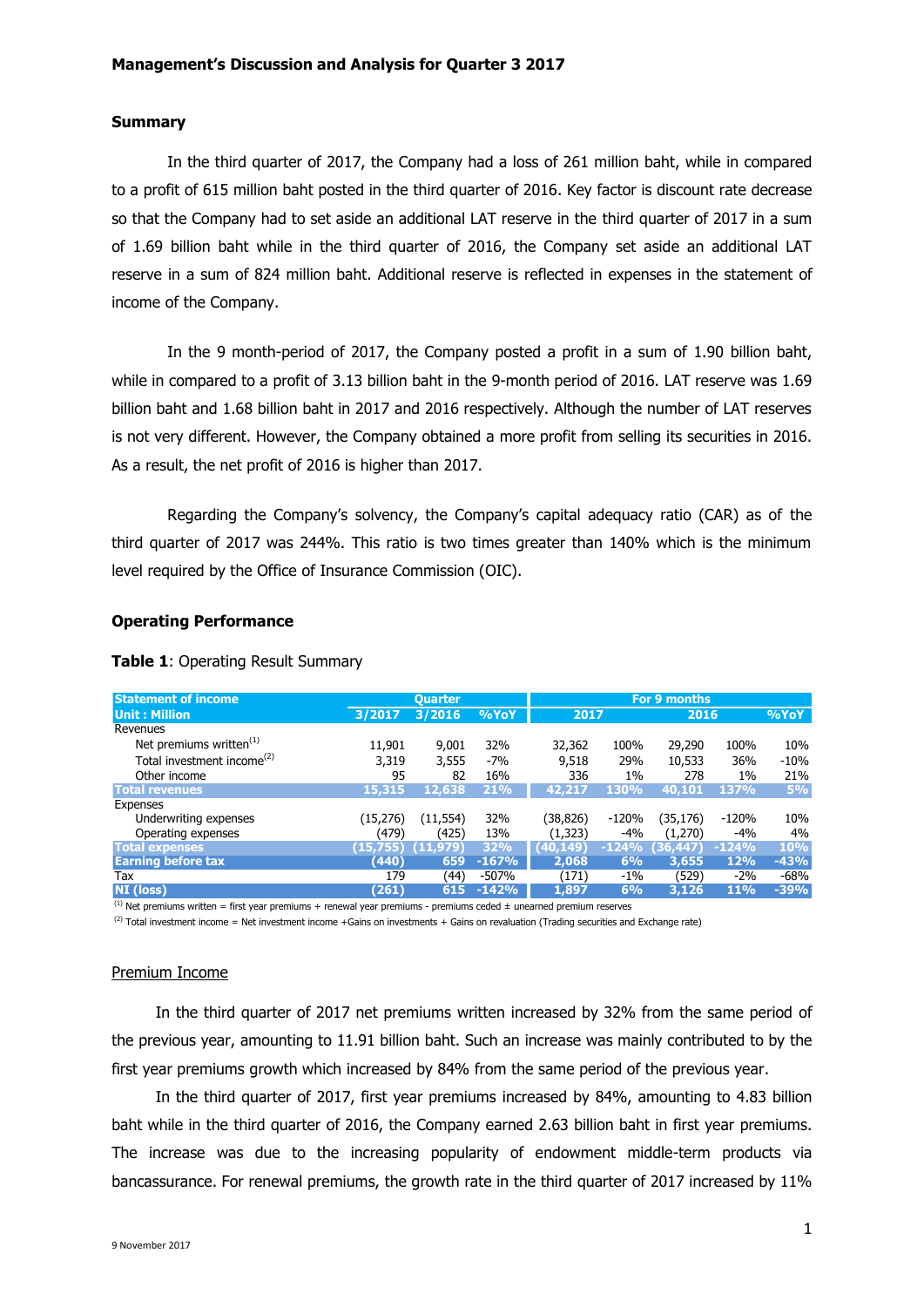due to the popularity of certain products which were launched in the third quarter of 2016 and the expansion of the Company's business size.

 Bancassurance channel remained the Company's main distribution channel in the third quarter of 2017. Its total premiums represented 70% of the total premiums earned from all channels, while those of the agent channel contributed to 28%. When comparing to the same period of the previous year, the contribution of premiums via bancassurance and agent channels to total premiums earned from all channels was 61% and 36%, respectively.

First year premiums in the first 9 months of 2017 amounted to 9.24 billion baht, a 31% growth from the same period of the previous year.

Total premiums of the first 9 months of 2017 amounted to 33.32 billion baht, a 10% growth. The proportions of premiums from bancassurance and agent channels to total premiums were 67% and 29% respectively. (2016: 64% and 32%, respectively)

### **Table 2**: First year premiums by channel

|                            | 2017  |                               |       | 2016                          | Increase/decrease ratio |                               |  |
|----------------------------|-------|-------------------------------|-------|-------------------------------|-------------------------|-------------------------------|--|
|                            |       | <b>Quarter 3 For 9 months</b> |       | <b>Quarter 3 For 9 months</b> |                         | <b>Quarter 3 For 9 months</b> |  |
| Bancassurrance channel     | 4,274 | 7.385                         | 2.025 | 5,295                         | 111%                    | 39%                           |  |
| Agents and brokers channel | 472   | 1,450                         | 542   | 1.403                         | $-13%$                  | 3%                            |  |
| Other channel              | 85    | 404                           | 59    | 345                           | 45%                     | 17%                           |  |
| <b>Total</b>               | 4,831 | 9,238                         | 2.626 | 7.043                         | 84%                     | 31%                           |  |

**Table 3**: Total premium by channel

|                            | 2017   |                               |       | 2016                          | <b>Increase/decrease ratio</b> |                               |  |
|----------------------------|--------|-------------------------------|-------|-------------------------------|--------------------------------|-------------------------------|--|
|                            |        | <b>Quarter 3 For 9 months</b> |       | <b>Quarter 3 For 9 months</b> |                                | <b>Quarter 3 For 9 months</b> |  |
| Bancassurrance channel     | 8.398  | 22,194                        | 5,604 | 19,386                        | 50%                            | 14%                           |  |
| Agents and brokers channel | 3.349  | 9.768                         | 3,302 | 9,602                         | $1\%$                          | 2%                            |  |
| Other channel              | 327    | 1.367                         | 259   | 1,219                         | 26%                            | 12%                           |  |
| <b>Total</b>               | 12,075 | 33,329                        | 9,165 | 30,207                        | 32%                            | 10%                           |  |

**Table 4**: Premium of each channel to total premium ratio

|                            |             | 2017                          | 2016        |                               |
|----------------------------|-------------|-------------------------------|-------------|-------------------------------|
|                            |             | <b>Quarter 3 For 9 months</b> |             | <b>Quarter 3 For 9 months</b> |
| Bancassurrance channel     | 70%         | 67%                           | 61%         | 64%                           |
| Agents and brokers channel | 28%         | 29%                           | 36%         | 32%                           |
| Other channel              | 3%          | 4%                            | 3%          | 4%                            |
| <b>Total</b>               | <b>100%</b> | <b>100%</b>                   | <b>100%</b> | 100%                          |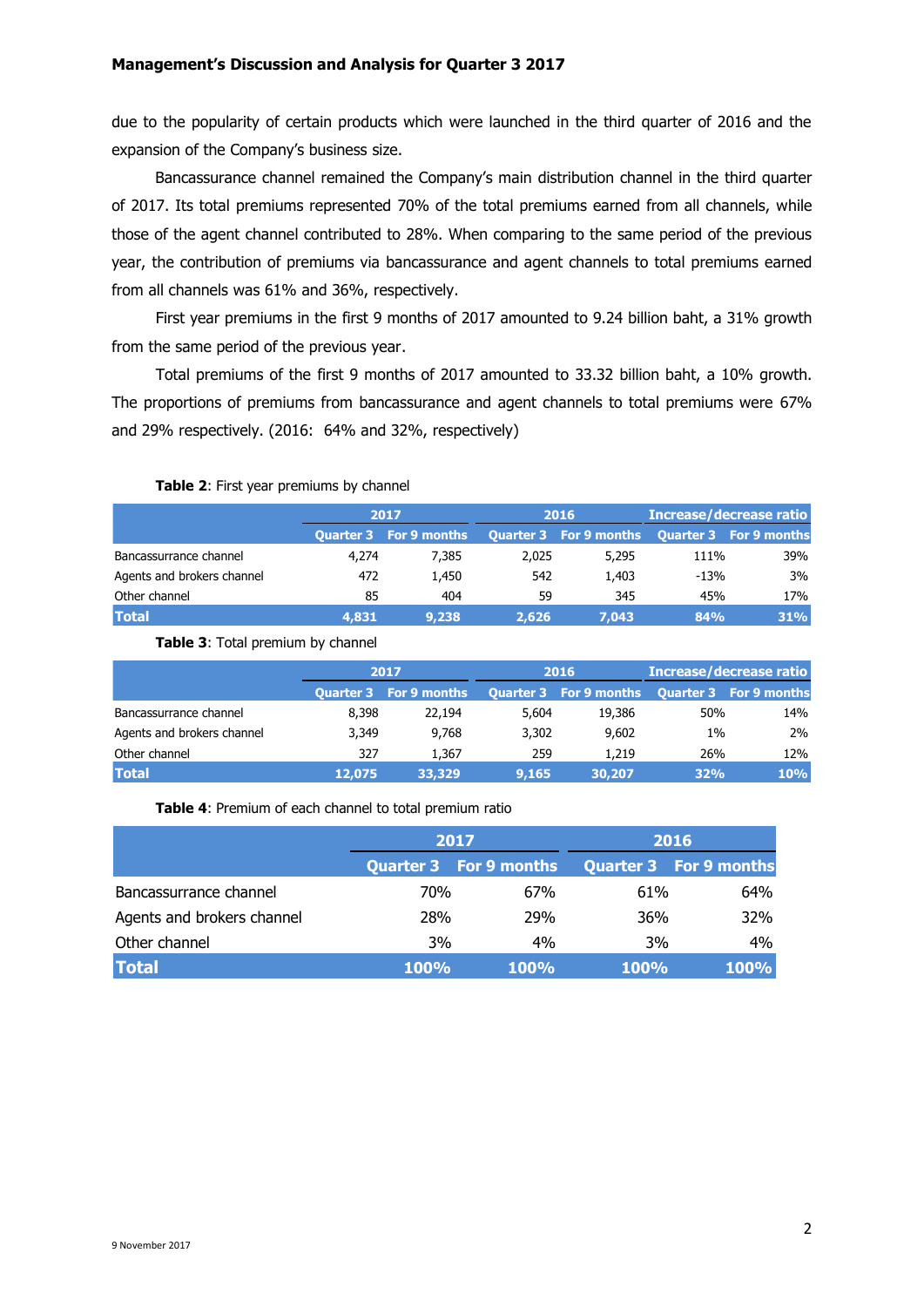### Investment Income

|                                    | <b>Quarter</b> |        |               |        |       | <b>For 9 months</b> |                    |         |
|------------------------------------|----------------|--------|---------------|--------|-------|---------------------|--------------------|---------|
| <b>Unit: Million</b>               | 3/2017         | 3/2016 | <b>Change</b> | %YoY   | 2017  | 2016                | <b>Change %YoY</b> |         |
| Net investment income              | 2,991          | 2,797  | 194           | 7%     | 8,651 | 8,013               | 638                | 8%      |
| Gain on investment                 | 353            | 810    | (457)         | $-56%$ | 1,044 | 2,684               | (1,640)            | $-61%$  |
| Fair value loss                    |                |        |               |        |       |                     |                    |         |
| Trading securities                 | 3              | 8      | (5)           | $-63%$ | (7)   | 31                  | (38)               | $-122%$ |
| Foreign exchange forward contracts | 25             | 8      | 17            | 205%   | 33    | (33)                | 66                 | $-199%$ |
| Foreign exchange rate              | (53)           | (68)   | 14            | $-21%$ | (202) | (161)               | (42)               | 26%     |
| <b>Total</b>                       | 3,319          | 3,555  | (237)         | $-7%$  | 9,518 |                     | 10,533(1,015)      | $-10%$  |

**Table 5**: Investment income gain on investment and loss on revaluation

In the third quarter of 2017, investment income was 3.32 billion baht. Gain on investments was 353 million baht. A decrease total 237 million baht or 7% from the same period of the previous year was due to a decrease in gain on securities sale.

In the first 9 months of 2017, investment income was 9.52 billion baht, a decrease 1.02 billion baht or 10% from the same period of the previous year due to a decrease in gain on securities sale during the year.

The rate of return on investment decreased from 5.81% in the first 9 months of 2016 to 4.70% in the first 9 months of 2017.

### **Expenses**

The details of significant changes in expenses for the third quarter of 2017 and 2016 were as follows:

1. Underwriting expenses in the third quarter of 2017 increased by 32% or 3.72 billion baht, from 11.55 billion baht in 2016 to 15.28 billion baht in 2017.

- 1) The item "life policy reserves increasing from prior period" increased by 32% or 2.02 billion baht from 6.94 billion baht in the third quarter of 2016 to 9.14 billion baht in the third quarter 2017. This was because the Company had to set LAT reserve in a sum of 1.69 billion baht in the third quarter of 2017 due to a decrease in discount rate. (2016: 0.82 billion baht)
- 2) Benefit payments under life policies and claims payments increased by 32%. They can be divided into:
	- Policy benefits payments increased by 1.09 million baht or 35%. The increase was mainly owing to maturity benefit payment which increased by 436 million baht or 101% and contractual benefit payment which increased by 408 million baht or 35%.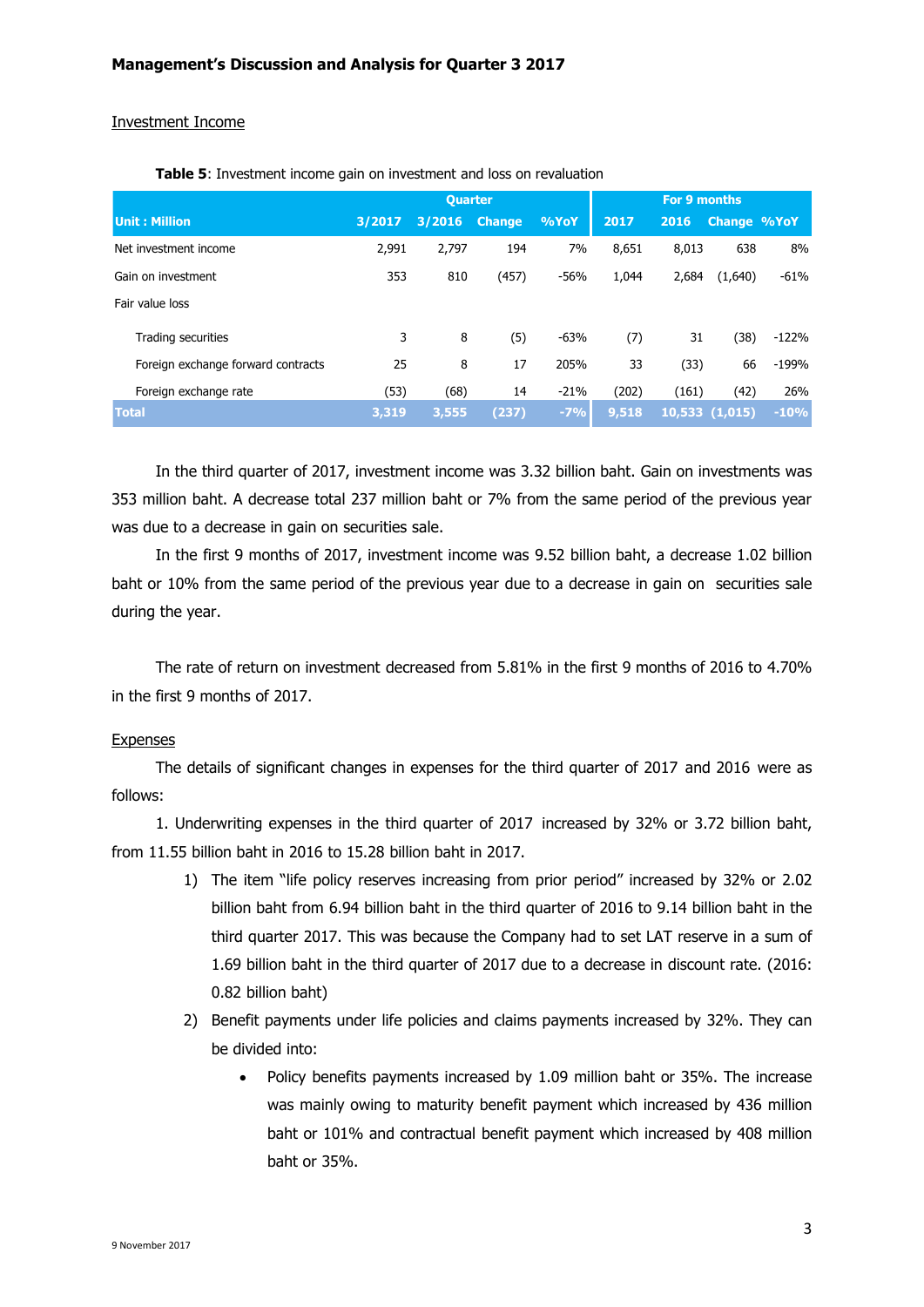- Claims and loss adjustment expenses increased by 141 million baht or 20%.
- 3) Commissions and brokerage increased by 215 million baht or 30%, from 727 million baht in the third quarter of 2016 to 942 million baht in the third quarter of 2017. This is consistent with the increase in the Company's total premiums.

2. Operating expenses for the third quarter of 2017 increased by 12% or 53 million baht, from 426 million baht in the third quarter of 2016 to 479 million baht in the third quarter of 2017 due to an increase in bank fees which was in line with the increase in the Company's total premiums. However, overall other expenses decreased.

The details of significant changes in expenses for the first 9 months of 2017 and 2016 were as follows:

1. Underwriting expenses in the first 9 months of 2017 increased by 10% or 3.65 billion baht, from 35.18 billion baht in 2016 to 38.83 billion baht in 2017.

- 1) The item "life policy reserves increasing from prior period" increased by 9% or 1.65 billion baht, from 18.75 billion baht in 2016 to 20.40 billion baht in 2017, close to net premium increasing rate. In 2017, the Company had an obligation to set up LAT reserve in the amount of 1,685 million baht for the current period. (2016: LAT reserve 1,681 million baht).
- 2) Benefit payments under life policies and claims payments increased by 13%. They can be divided into:
	- Policy benefit payments which increased by 1.50 billion baht or 13%. The increase was mainly owing to an increase in contractual benefits payment of 1,095 million baht or 24% and an increase in surrender benefit payment of Baht 339 million or 8%.
	- Claims and loss adjustment expenses increased by 280 million baht or 14% from health claims which increased by 166 million baht or 29% and death claims by 143 million baht or 13%.
- 3) Commissions and brokerage increased by 160 million baht or 7%, from 2.35 billion baht in 2016 to 2.51 billion baht in 2017. This is consistent with the increase in the Company's total premiums.

2. Operating expenses for the first 9 months of 2017 increased by 4% or 52 million baht, from 1.27 billion baht in the first 9 months of 2016 to 1.32 billion baht in the first 9 months of 2017 due to an increase in bank fees in line with an increase in the Company's total premiums. However, overall other expenses decreased.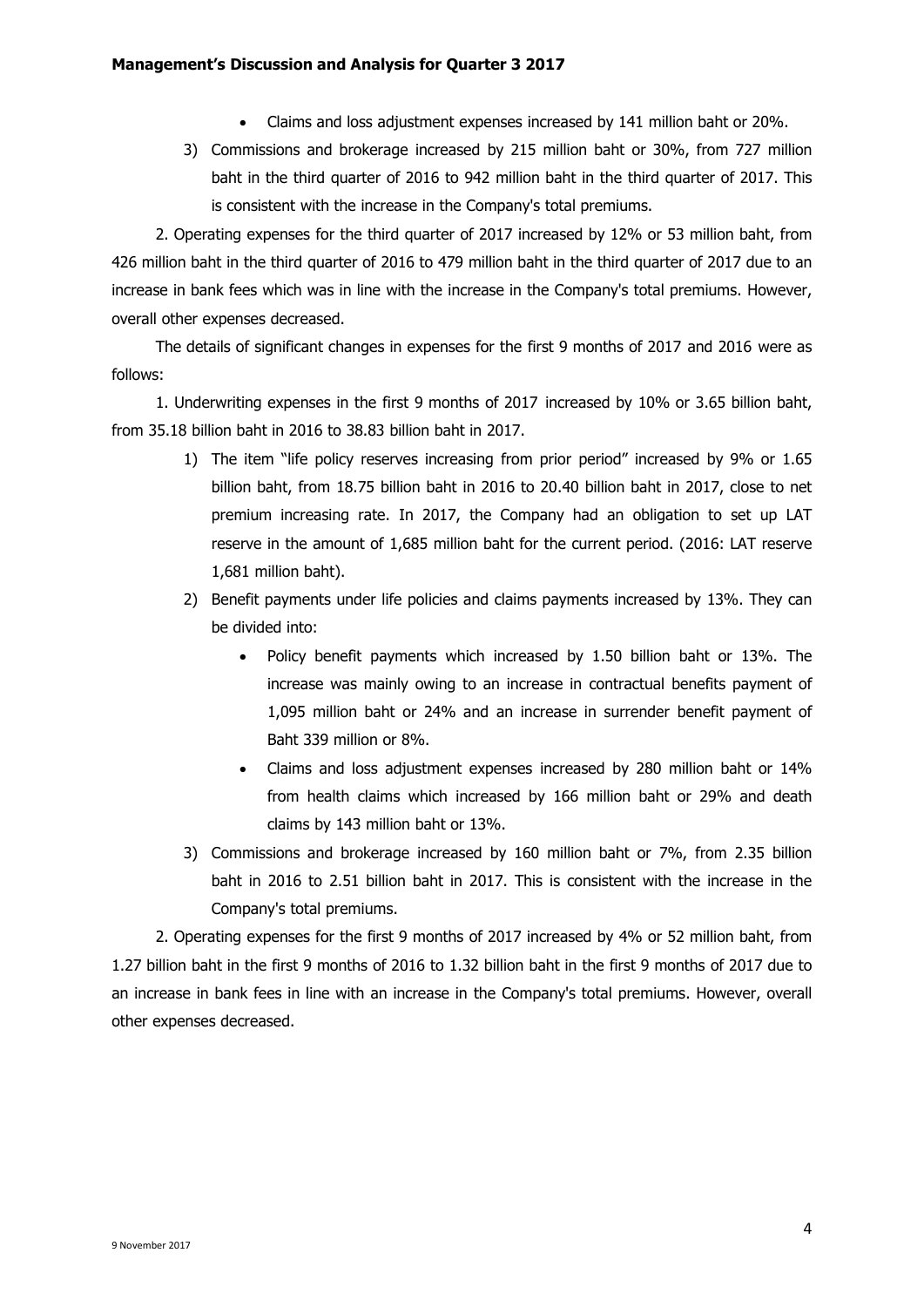#### **Management's Discussion and Analysis for Quarter 3 2017**

#### Profit for the Period for Separate Financial Statement

The Company posted a net loss for the third quarter of 2017 in a sum of 261 million baht, a decrease by 875 million baht from a 615-million-baht net profit posted in the third quarter of 2016. This was because in the third quarter of 2017, the Company was required to set LAT reserve in the sum of 1.69 billion baht. (2016: 824 million baht)

The Company posted a profit for the first 9 months of 2017 in a sum of 1.90 billion baht, a decrease by 1.23 billion baht or 39% from a 3.13-billion-baht net profit posted in the first 9 months of 2016. Although the net premium written increased by 32%, the investment income decreased by 10% due to a decrease in gain from investment and higher underwriting expenses, resulting in lower earnings.

## Profit for the Period for Consolidated Financial Statement

The consolidated financial statement for the third quarter of 2017 posted a loss of 260 million baht, a decrease from a 609-million-baht net profit posted in the third quarter of 2016 by 869 million baht or 143%, as explained in the part of separate financial statement. The consolidated operating result included the losses posted by BLA Insurance Broker Co., Ltd. ("BLAIB") of which the Company holds a 99% stake and Bangkok Life Assurance (Cambodia) PLC of which the Company holds a 52% stake, respectively.

The consolidated financial statement for the first 9 months of 2017 posted a profit of 1.88 billion baht, a decrease from a 3.11-billion-baht net profit posted in the first 9 months of 2016 by 1.23 million baht or 39%, as explained in the separate financial statement part. The consolidated operating result included the losses posted by BLA Insurance Broker Co., Ltd. ("BLAIB") of which the Company holds a 99% stake and Bangkok Life Assurance (Cambodia) PLC of which the Company holds a 52% stake, respectively.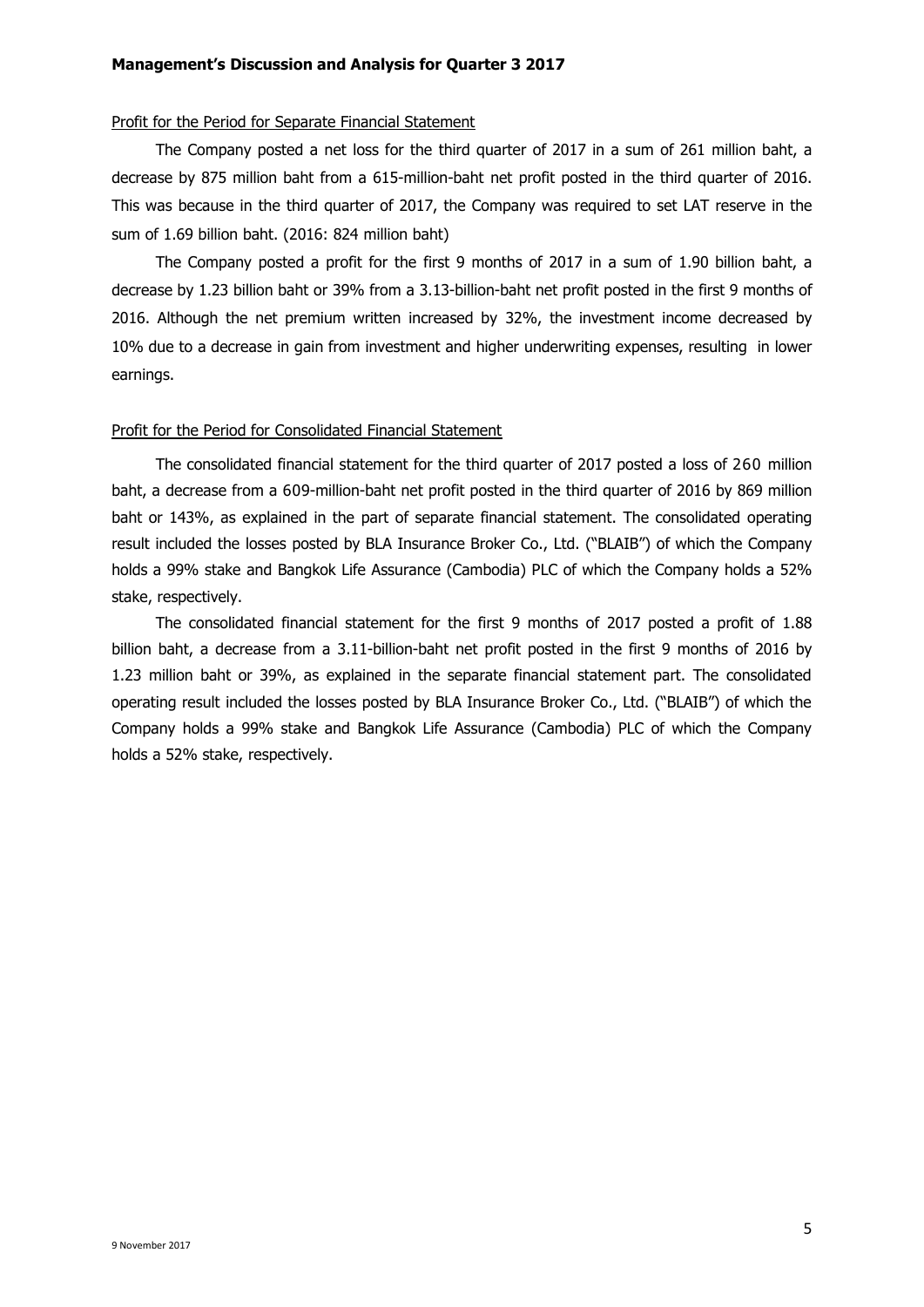# **Financial Position Summary**

**Table 6**: Financial Position Summary

| <b>Financial Position</b>            | As at 30 Sep 2017 |       | As at 31 Dec 2016 |       | <b>Change</b> |               |
|--------------------------------------|-------------------|-------|-------------------|-------|---------------|---------------|
| Unit: Million                        |                   |       |                   |       |               | $\frac{9}{6}$ |
| Assets                               |                   |       |                   |       |               |               |
| Cash and cash equivalents            | 8,177             | 3%    | 13,021            | 5%    | (4,843)       | $-37%$        |
| Premiums due and uncollected         | 1,987             | $1\%$ | 2,200             | 1%    | (213)         | $-10%$        |
| Accrued investment incomes           | 2.147             | $1\%$ | 2,053             | $1\%$ | 93            | 5%            |
| Investments                          | 285,731           | 94%   | 259,361           | 92%   | 26,370        | 10%           |
| Premises and equipment               | 1,344             | 0%    | 1,192             | 0%    | 151           | 13%           |
| Other assets                         | 5,156             | 2%    | 4,532             | 2%    | 624           | 14%           |
| <b>Total assets</b>                  | 304,542           | 100%  | 282,359           | 100%  | 22,184        | 8%            |
| Liabilities and equity               |                   |       |                   |       |               |               |
| Life policy reserves                 | 253,809           | 83%   | 233,412           | 83%   | 20,396        | 9%            |
| Other insurance contract liabilities | 9,847             | 3%    | 9,686             | 3%    | 160           | 2%            |
| Other liabilities                    | 4,821             | 2%    | 5,919             | 2%    | (1,098)       | $-19%$        |
| <b>Total liabilities</b>             | 268,477           | 88%   | 249,018           | 88%   | 19,459        | 8%            |
| Total equity                         | 36,065            | 12%   | 33,341            | 12%   | 2,725         | 8%            |
| <b>Total liabilities and equity</b>  | 304,542           | 100%  | 282,359           | 100%  | 22,184        | 8%            |

\* Include Investment property and Intangible assets

#### Assets

Total assets as of September 30, 2017 grew by 8% from December 31, 2016. Assets growth was mainly due to larger investment assets, which increased by 26.37 billion baht or 10%.

## **Liabilities**

Total liabilities as of September 30, 2017 increased by 8% from December 31, 2016 mainly from life policy reserve which rose by 20.40 billion baht or 9% in accordance with the increasing life policy reserve of in-force policies in line with the insurance coverage period and new policies received during the period.

## Shareholders' Equity

Shareholders' equity increased by 2.73 billion baht, from 33.34 billion baht as of December 31, 2016 to 36.07 billion baht as of September 30, 2017. The increase was mainly contributed to by the operating profit of 1.90 billion baht and gains on valuation of investments in available-for-sale securities net of tax in a sum of 2.08 billion baht and dividend paid in a sum of 1.27 billion baht.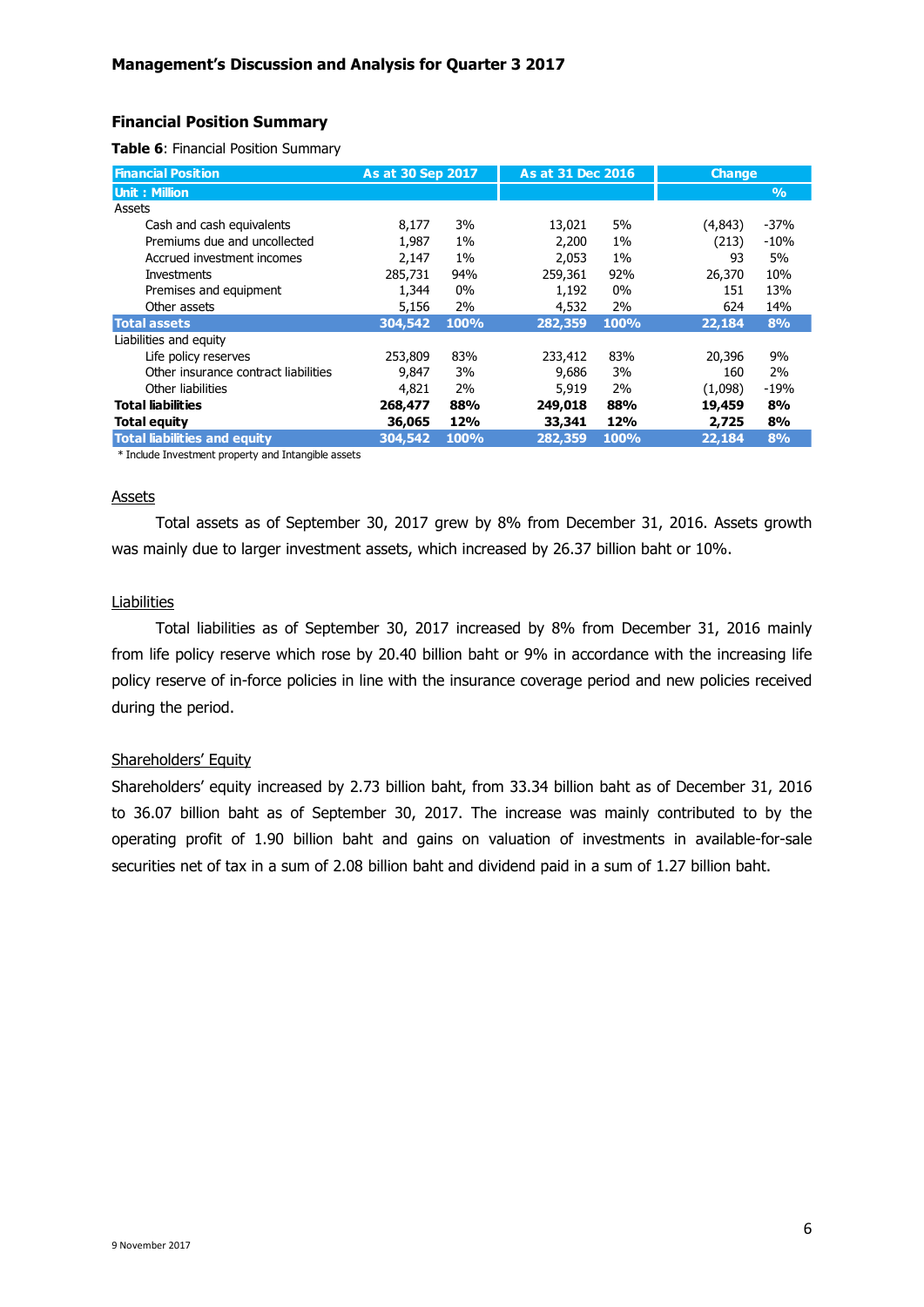## **Cash Flows**

**Table 7**: Cash Flows

| <b>Unit: Million</b>                 | <b>Statement of cash flows</b> |       |               |         |  |  |  |
|--------------------------------------|--------------------------------|-------|---------------|---------|--|--|--|
| For 9 months                         | 2017                           | 2016  | <b>Change</b> |         |  |  |  |
| Cash flow provided by (used in)      |                                |       |               |         |  |  |  |
| Operating activities                 | (3,378)                        | 3,064 | (6, 442)      | $-210%$ |  |  |  |
| Investment activities                | (213)                          | (734) | 521           | $-71%$  |  |  |  |
| Financing activities                 | (1,252)                        | (492) | (760)         | 154%    |  |  |  |
| Net increased (decreased) in cash    | (4, 843)                       | 1,838 | (6, 681)      | $-364%$ |  |  |  |
| Cash and cash equivalents -beginning | 13,021                         | 7,088 | 5,933         | 84%     |  |  |  |
| Cash and cash equivalents -ending    | 8,177                          | 8,925 | (748)         | $-8%$   |  |  |  |

Cash and cash equivalents as of September 30, 2017 and 2016 were 8.18 billion baht and 8.93 billion baht. The decrease in cash and cash equivalent amounted to 4.84 billion baht and the increase amounted to 1.84 billion baht between the periods of 2017 and 2016, respectively. Cash and cash equivalents at the third quarter end of 2017 were much lower than those in 2016 because of the increase in cash flows spent on operating activities.

Regarding cash flows of the first 9 months of 2017, funds spent on operating activities amounted to 3.38 billion baht whereas in the first 9 months of 2016 , cash flows earned from operating activities were 3.06 billion baht due to the following entries:

- 1) Net premiums written were in a sum of 33.63 billion baht in 2017, increasing 3.64 billion baht from 29.99 billion baht from the same period of 2016.
- 2) Interests received, dividends received, and other investment incomes amounted to 6.95 billion baht in the first 9 months of 2017, a decrease by 9.80 billion from the same period of the first 9 months of 2016 due to a decrease in investment profit. In 2016, the profit from sales on investments was 2.68 billion baht whereas in 2017 it was 1.04 billion baht.
- 3) Benefits payments under life policies and loss incurred on direct insurance increased by 1.86 million baht from 13.89 billion baht in the first 9 months of 2016 to 15.74 billion baht in first 9 months of 2017.
- 4) Investments in securities and general investments increased by 6.26 billion baht from 15.82 billion baht in the first 9 months of 2016 to 22.08 billion baht in first 9 months of 2017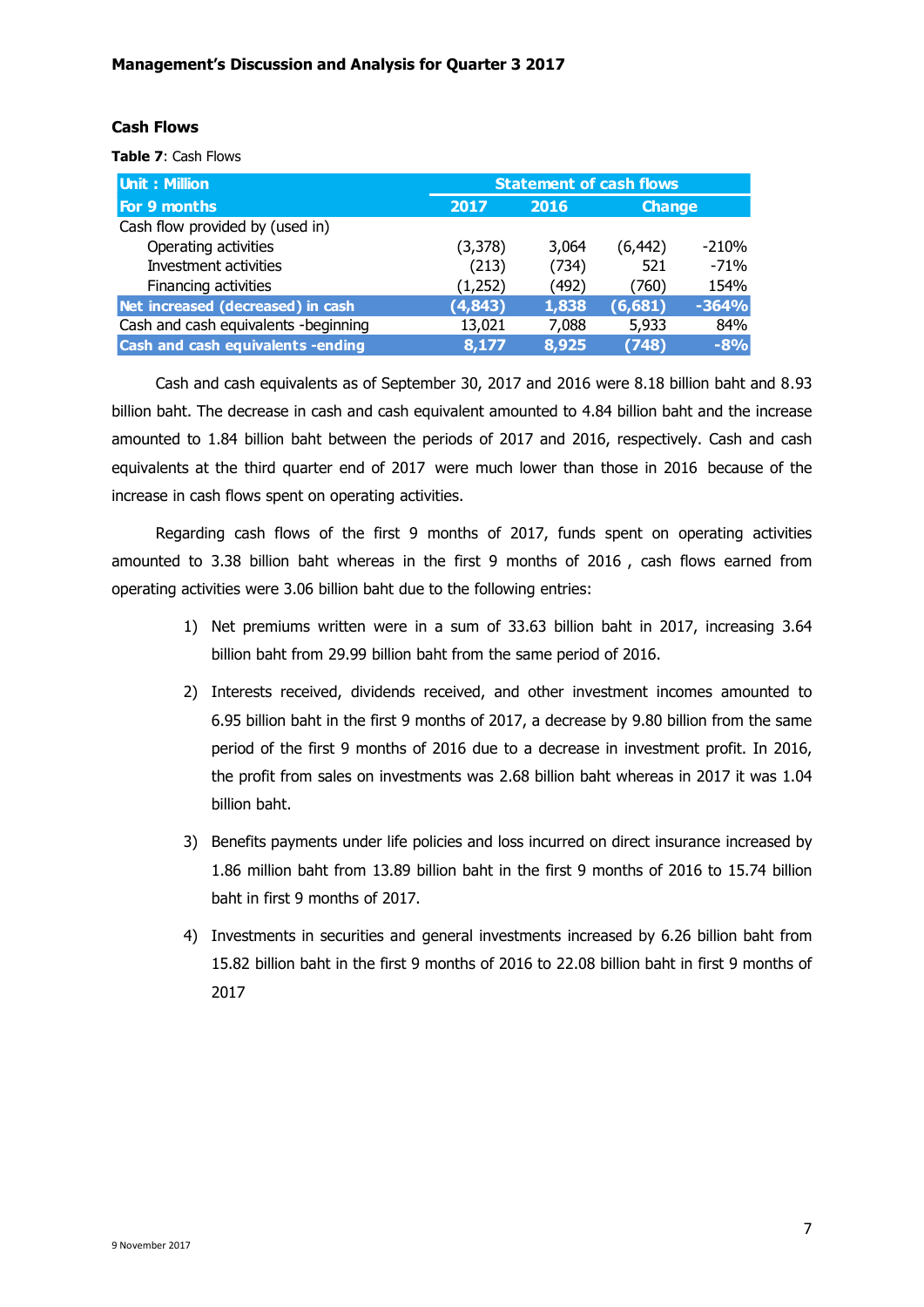## **Capital Adequacy under Risk-Based Capital: RBC**

As required by laws, the Company maintained capital adequacy ratio as of September 30, 2017 at 244%<sup>1</sup> which decreased from 252% as of December 31, 2016. The ratio is still double the minimum level required by the Office of Insurance Commission (OIC).

# **Key Financial Ratios**

**Table 8: Financial Ratios<sup>2</sup>** 

| <b>Financial ratio</b>                  | <b>Quarter</b> |         | For 9 months |        |
|-----------------------------------------|----------------|---------|--------------|--------|
|                                         | 3/2017         | 3/2016  | 2017         | 2016   |
| NI / Total income                       | $-1.7%$        | 4.9%    | 4.5%         | 7.8%   |
| EBIT / Net premium                      | $-3.7%$        | 7.3%    | 6.4%         | 12.4%  |
| NI / Net premium                        | $-2.2%$        | $6.8\%$ | 5.9%         | 10.6%  |
| Life policy reserve / Net premium       | 77.0%          | 77.1%   | 62.9%        | 63.8%  |
| Investment assets / Total asset         | 96.5%          | 96.5%   | 96.5%        | 96.5%  |
| Investment assets / Life policy reserve | 115.8%         | 116.7%  | 115.8%       | 116.7% |
| NI / Average investment assets          | 4.8%           | 5.7%    | 4.7%         | 5.8%   |
| NI / Average equity                     | $-0.7%$        | 1.9%    | 7.3%         | 14.1%  |
| NI / Average assets                     | $-0.1\%$       | 0.2%    | $0.9\%$      | 1.6%   |
| Car ratio $1$                           | 244%           | 284%    | 244%         | 284%   |

### **Industry Overview**

Industry's total life insurance premiums as of the end of September 2017 amounted to  $440.71$  billion baht<sup>3</sup>, a 6.39% increase year on year. They can be divided into first year premiums of 123.53 billion baht, a growth of 3.58% and renewal year premiums of 317.18 billion baht, a 7.52% increase. The top six companies by market share are as follows:

1

- Net income to net premium ratio  $=$  net income/ net premium
- 
- Reserve to net premium ratio  $=$  increase in policy reserve over the previous period/ net premium
- Investment assets to total asset ratio  $=$  (cash and cash equivalents & investment assets)/ total asset
- Investment assets to life policy reserve ratio = (cash and cash equivalents & investment assets)/ / life policy reserve
- Return on investment = investment income/ average investment asset
- Return on equity  $=$  net income/ average total equity

 $1$  This ratio has not been reviewed and audited by CPA.

<sup>2</sup> Calculation formulas:

Net income ratio  $=$  net income/ total income

EBIT to net premium ratio  $=$  net income before tax/ net premium

Return on Asset  $=$  net income/ average total asset

<sup>&</sup>lt;sup>3</sup> Source: Thai Life Insurance Association